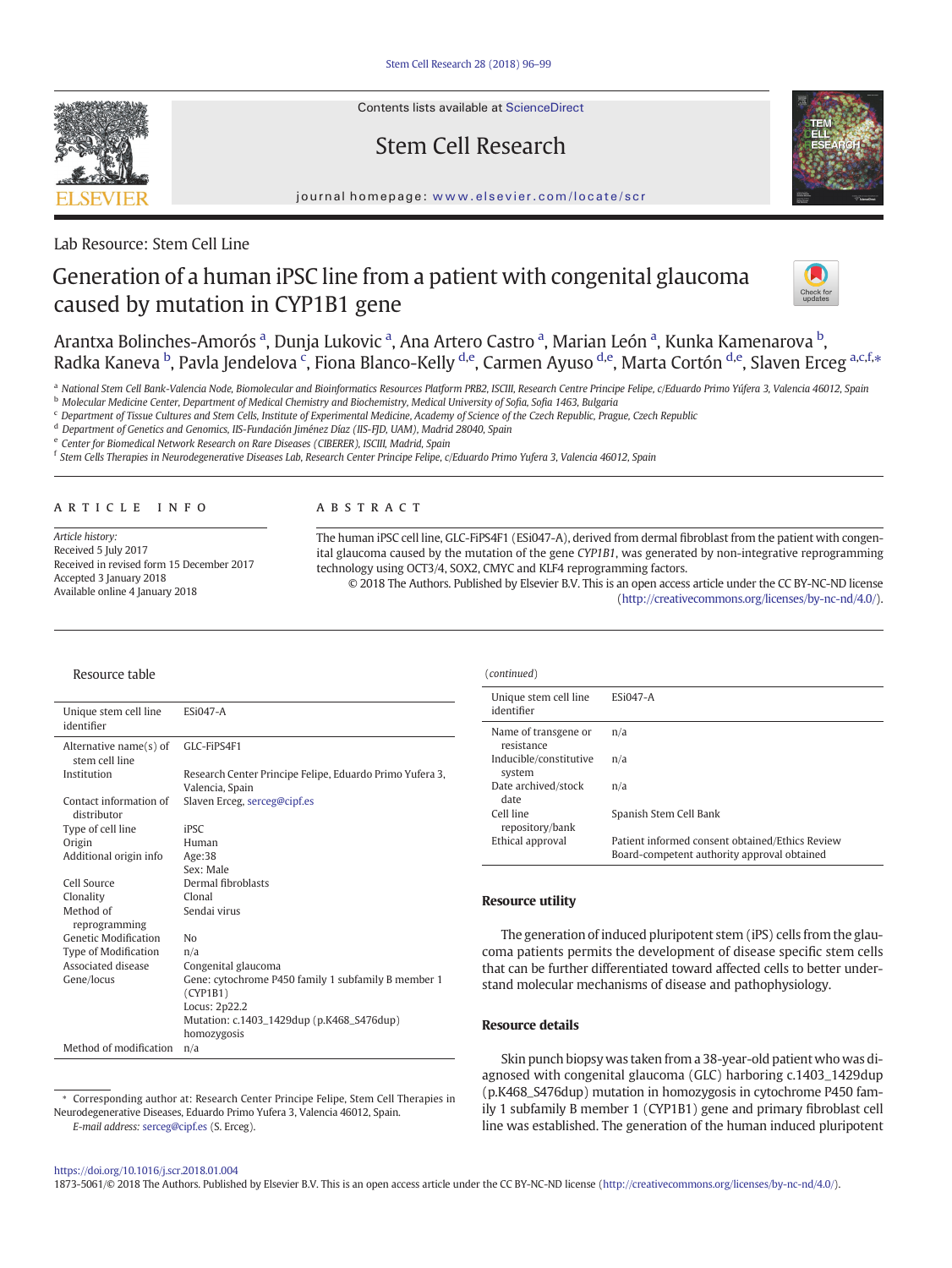<span id="page-1-0"></span>stem cell (hiPSC) line, GLC-FiPS4F1 (registered as ESi047-A at [www.](http://www.hPSCreg.com) [hPSCreg.com\)](http://www.hPSCreg.com), was carried out using non-integrative Sendai virus containing the human reprogramming factors, Oct3/4, Sox2, C-Myc, Klf4 [\(Takahashi et al., 2007](#page-3-0)) following instructions by manufacturer. After 30 days generated colonies displayed a typical ES-like morphology (polygonal shape; refractive edges, high nuclear/cytoplasmic ratio) and growth behaviour. DNA sequencing analysis of GLC-FiPS4F1 confirmed the mutation in both alleles in CYP1B1 (Fig. 1A). Pluripotency was additionally assessed by immunocytochemistry to pluripotency markers OCT-4, SOX2, NANOG and SSEA-4 and flow cytometry for SSEA-4 pluripotency marker (Fig. 1B). The alkaline phosphatase is known to be more active in hiPSCs and the colorimetric assay depicting its activity confirmed that the selected hiPSC colonies are indeed pluripotent (Fig. 1B). The clearance of the virus and the exogenous reprogramming factor genes was confirmed by RT-PCR after twelve cell culture passages (Fig. 1C). The expression of endogenous plutipotency genes was detected by RT-PCR (Fig. 1D). The genetic fingerprinting was performed with GLC-FiPS4F1 hiPSC line and proved its genetic identity to parental fibroblasts (submitted in archive with journal). The selected line was karyotypicaly normal at low and medium passages (Fig. 1E). The mycoplasma was regularly checked without positive results. To test the ability of the hiPSC line to generate derivates of three germ layers in vitro, the hiPSC were differentiated using an embryoid body based assay. Spontaneous differentiated cells were immunostained for differentiation markers such as PAX6 and TUBB for ectoderm, CS for mesoderm and positive AFP for endoderm (Fig. 1F).

#### Materials and methods

#### Reprogramming patient's fibroblasts

The hiPSC were derived from patient's fibroblasts using Sendai virus (Cyto Tune- iPS 2.0 reprogramming Kit, Life Technologies) according to manufacturer instructions. hiPSCs were grown on irradiated (45Gy) human foreskin fibroblasts (ATCC CRL 2429) in hiPSCs medium containing KO DMEM, KSR 20%, Glutamax 2 mM, non-essential amino acids 0.1 mM, β-mercaptoethanol 0.23 mM, basic FGF 10 ng/mL, penicillin/ streptomycin. Cells were mechanically passaged every 6–8 days.

The elimination of Sendai virus transgenes was detected by RT-PCR at passage 12. Total RNA was extracted by RNeasy Mini Kit (Qiagen, Hilden, Germany) following the manufacturer's instructions, and



Fig. 1. Molecular and functional characterization of the GLC-FiPS4F1 hiPSC line. A. Chromatograms showing the sequence around the mutation site in CYP1B1 gene in the patient's hiPSC line and in healthy control hiPSC line. Change in sequence (c.1403\_1429dup) is marked in yellow. B. Immunofluorescence analysis showing expression of pluripotency markers: transcription factors SSEA, NANOG, OCT-4 and SOX2 (Scale bars 500 µm). Additional graph of FACS analysis for SSEA4 marker. AP: Positive alkaline phosphatase staining. C. RT-PCR detecting the clearance of the vectors and the exogenous reprogramming factor genes Oct4, Sox2, c-Myc, Klf4. D. Semiquantitative RT-PCR showing the expression of the pluripotency associated markers OCT-4, SOX2, NANOG, TERT, FGF4, REX1, GDF3, DPPA2. E. Karyotype analysis. GLC-FiPS4F1 has a normal male karyotype (46, XY). F. In vitro differentiation assay (EB assay) showing ectodermal (TUJ1 and PAX6), mesodermal (CS; chondroitin sulphate) and endodermal (AFP; Alpha-fetoprotein) markers. Scale bar: 500 μm.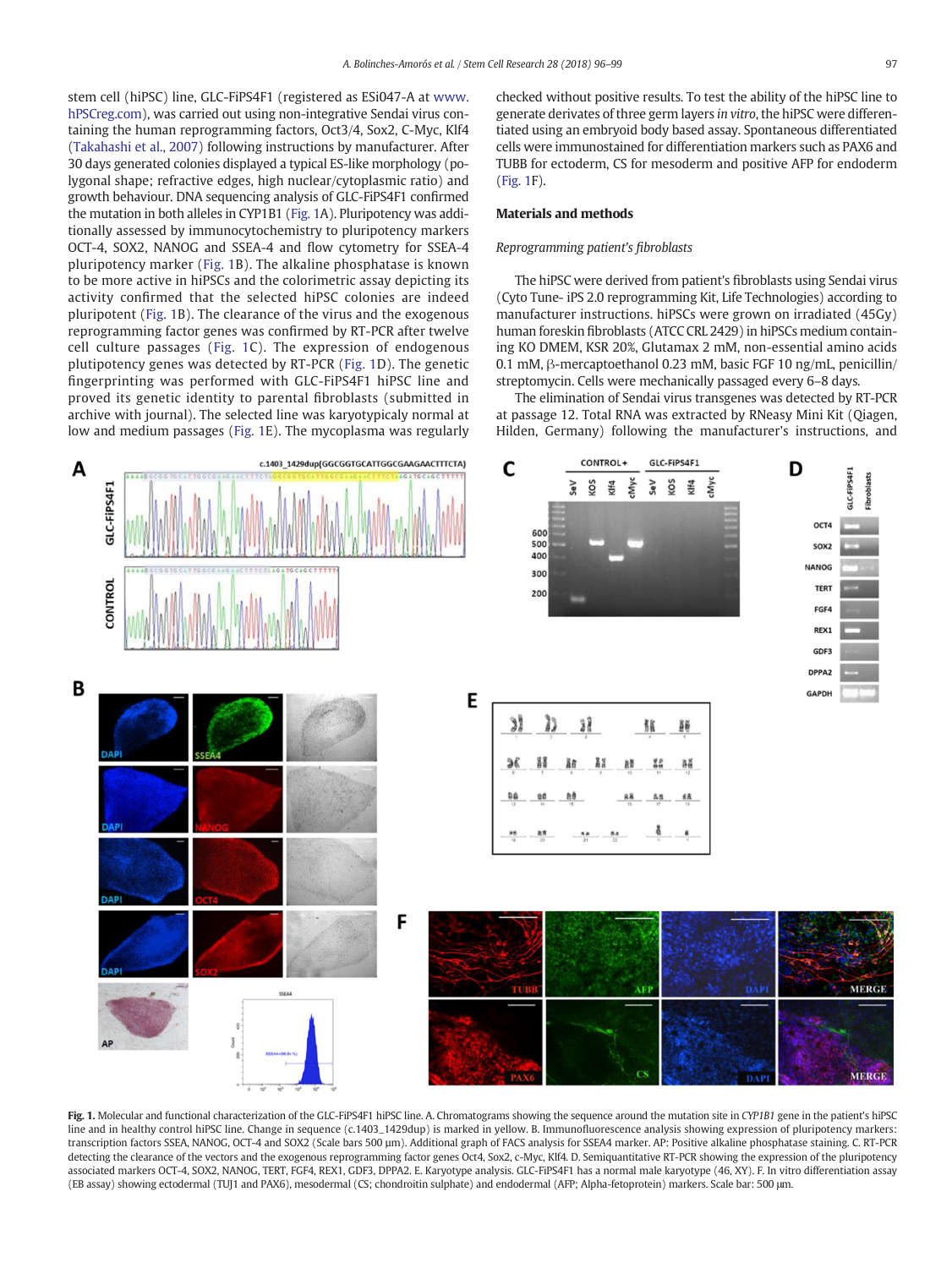treated with DNase I to remove any genomic DNA contamination. Cells set aside during reprogramming (day 7) were used as a positive control  $(C+)$ . PCR was carried out by using 500 ng of cDNA in the presence of MyTaq DNA Polymerase (Bioline) with the parameters described by the manual. RT-PCR primer sets used for detecting the SeV genome and transgenes in reprogrammed cells are described in Table 1. The PCR products were analyzed using 2% agarose gel electrophoresis.

#### In vitro differentiation assay

For in vitro differentiation assay the colonies from a fully confluent 6 well plate were cut mechanically and cultured in suspension to form embryoid bodies in hiPSCs media without bFGF. After 7 days in suspension, embryoid bodies were transferred into 0.1% gelatin-coated plates and cultured for additional 7–10 days to allow spontaneous differentiation. Then the cells were fixed and immunostained to detect cells from the three germ layers.

#### Karyotype analysis

To analyze genome integrity, the hiPSCs were adapted to feeder-free cell culture conditions using mTeSR1 medium. After two passages the hiPSCs were analyzed by G-banding at 400–550 band resolution (Biobanco de Sistema Sanitario Público, Granada, Spain).

#### Fingerprinting

gDNA form fibroblasts and hiPSCs was extracted using QIAamp DNA Blood mini kit (Qiagen) in the presence of RNAse (Roche). Fingerprinting analyses was performed using Promega kit 10 microsatellite markers (TH01, TPOX, vWA, CSF1PO, D16S539, D7S820, D13S317, D5S818 y D21S11, Amelogenin) and analyzed on Abi PRISM 3130 using GeneMapper (Thermo Fisher) by Biobanco de Sistema Sanitario Público, Granada, Spain.

#### Mutation sequencing

Genomic DNA from fibroblasts and hiPSCs was isolated using the QIAamp DNA Blood mini kit (Qiagen). Primers used for amplification and directed sequencing of CYP1B1 around the mutation site (c.1403\_1429): Sense: 5′-CAACCTGCCCTATGTCCTGG-3′, Antisense: 5′- GGGTATGGAGCACACCTCAC-3′.

#### Table 1

Characterization and validation.

#### Detection of pluripotency markers by RT-PCR

hiPSC colonies were mechanically cut and were collected by centrifugation and total RNA was isolated with the RNeasy Mini Kit (Qiagen, Hilden, Germany) following the manufacturer's instructions, and treated with DNase I to remove any genomic DNA contamination. QuantiTect Reverse Transcription Kit (Qiagen) was used to carry out cDNA synthesis from 1 μg of total RNA according to the manufacturer's instructions. The expression level of pluripotency markers was analyzed using the primers described in [Table 2](#page-3-0).

The PCR reaction was performed with MyTaq DNA Polymerase (Bioline GmbH, Luckenwalde, Germany) with following steps: denaturation 94 °C; 15 s, annealing 60–65 °C; 30 s, extension 72 °C; 45 s, for 35 cycles. Glyceraldehyde 3-phosphate dehydrogenase (GAPDH) expression was used as a control housekeeping gene. Thereafter, PCR products were analyzed on 2% agarose gels.

#### Immunocytochemistry

Cells were washed in ice-cold PBS and fixed in 4% PFA for 15 min. Fixed cells were washed twice in PBS and placed in blocking solution (3% normal goat or donkey serum and 0.5% Triton-X100 in PBS) for 1 h at room temperature. Cells were then incubated overnight at 4 °C with one of the following primary antibodies: rabbit anti- NANOG (1:400, Cell signaling), rabbit anti-OCT4 (1:400, Cell Signaling), rabbit anti-SOX2 (1:400, Cell Signaling), mouse anti-SSEA4 (1:100, BD Pharmigen), rabbit anti-PAX6 (1:500, Covance), mouse anti-chondroitin sulfate (CS) (1:200, abcam), rabbit anti-neuron-specific class III beta-tubulin (TUBB) (1:100, Covance) and mouse anti-alpha fetoprotein (AFP) (1:100, R&D systems). The following day, cells were washed three to five times in PBS and incubated with an appropriate secondary antibody (1:500, Invitrogen). After secondary antibody incubation, cells were stained with DAPI (1:1000), washed three times in PBS. Cells stained in plastic dishes were visualized on Leica DM600 fluorescent microscope equipped with Leica DC500 camera.

#### Flow cytometry

hiPSCs were dissociated using accutase (Innovative Cell Technologies) and expression of pluripotency marker (SSEA-4) was analyzed using a CytoFLEX flow cytometer (Beckman Coulter).

| Classification                        | Test                                    | Result                                                                                                               | Data                                 |  |  |
|---------------------------------------|-----------------------------------------|----------------------------------------------------------------------------------------------------------------------|--------------------------------------|--|--|
| Morphology                            | Photography                             | Normal                                                                                                               | Shown by<br>immunocytochemistry      |  |  |
| Phenotype                             | Immunocytochemisty                      | Assess staining/expression of pluripotency markers: Oct4, Nanog, Sox2, SSEA4                                         | Fig. 1 panel B                       |  |  |
|                                       | Cytometry                               | SSEA4 99,84%                                                                                                         | Fig. 1 panel B                       |  |  |
| Genotype                              | Karyotype (G-banding) and<br>resolution | 46XY, Resolution 450-500                                                                                             | Fig. 1 panel E                       |  |  |
| Identity                              | Microsatellite PCR (mPCR)               | Not performed                                                                                                        |                                      |  |  |
|                                       | STR analysis                            | 10 loci analyzed, all matching                                                                                       | Submitted in archive<br>with journal |  |  |
| Mutation analysis (IF                 | Sequencing                              | Homozygous type of mutation                                                                                          | Fig. 1 panel A                       |  |  |
| APPLICABLE)                           | Southern Blot OR WGS                    | N <sub>0</sub>                                                                                                       |                                      |  |  |
| Microbiology and virology             | Mycoplasma                              | Mycoplasma testing by luminescence. Negative                                                                         | Performed but not<br>shown           |  |  |
| Differentiation potential             | Embryoid body formation                 | Positive PAX6 and TUBB ectodermal staining, positive CS mesodermal staining and<br>positive AFP endodermal staining. | Fig. 1 panel F                       |  |  |
| Donor screening<br>(OPTIONAL)         | N/A                                     | N/A                                                                                                                  | N/A                                  |  |  |
| Genotype additional info<br>OPTIONAL) |                                         |                                                                                                                      |                                      |  |  |